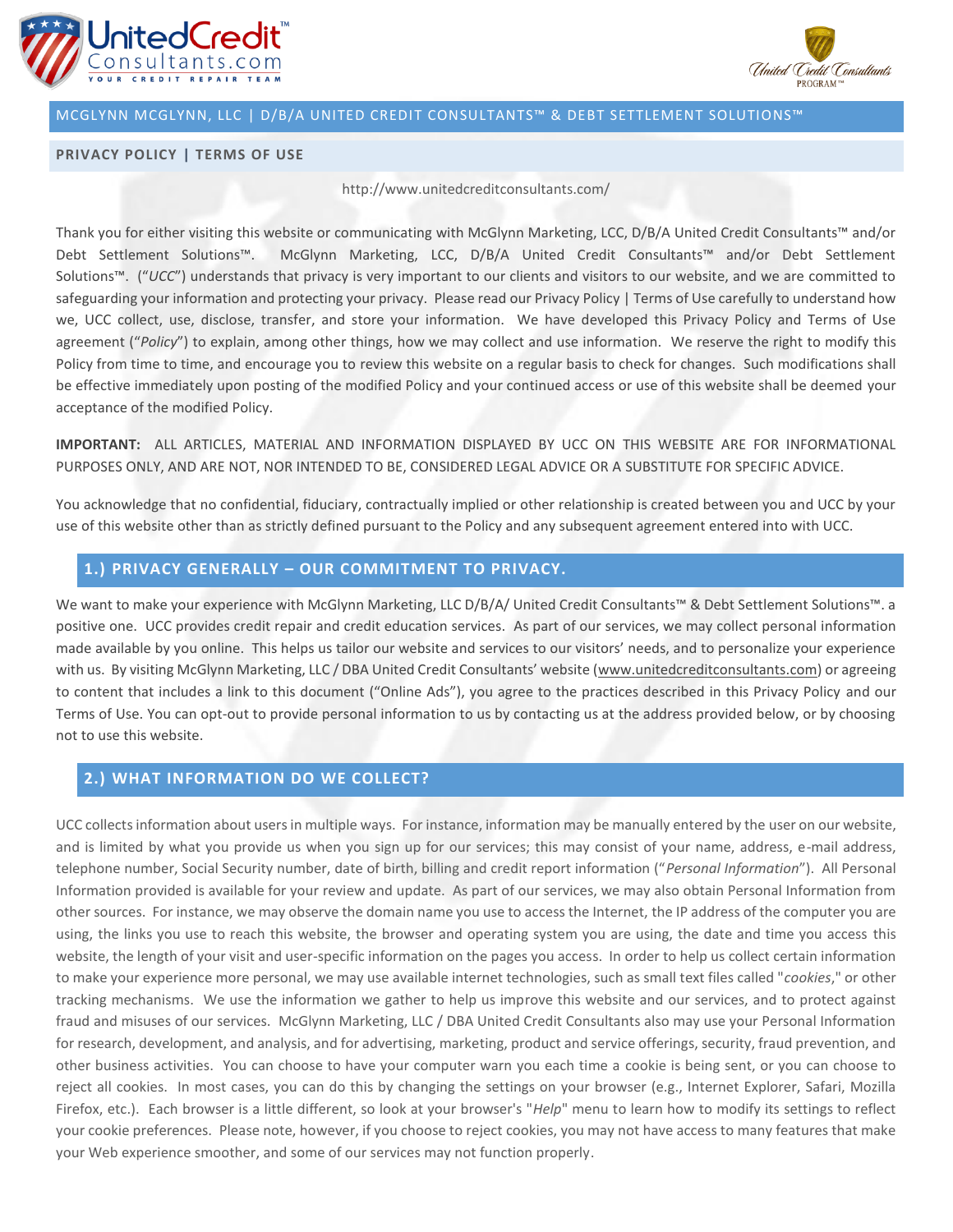

#### **PRIVACY POLICY | TERMS OF USE**

"Non-Personal Information" is information in a form that does not allow for direct association with a specific person. This information is compiled and analyzed on both a personal and an aggregated basis. We may collect, use, monitor, analyze, transfer, and disclose Non-Personal Information for any purpose. We may collect and aggregate information regarding user access, activity and behavior on our website, such as when you visit the website and what content is of interest or seems to be most useful to you. If we combine Non-Personal Information with Personal Information, the combined information is treated as Personal Information for purposes of this Privacy Policy.

Non-Personal Information includes:

### DEVICE INFORMATION

We may collect specific information for the device you use to access our website. For example, we may collect device model, IP address, MAC address, operating system version, application software, fonts, and other device information and identifiers.

#### COOKIES AND OTHER TECHNOLOGIES

We use a variety of technologies to collect and store information when you visit our website. This technology may involve sending web beacons and cookies or anonymous identifiers to your device.

We use Cookies and Other Technologies to analyze your behavior when accessing our website and to deliver ads to you that relate to your interests.

### LOG INFORMATION

When you visit our website, we collect certain information automatically and store it in log files. This information includes IP address, browser version, ISP data, referring and exit pages, operating system version, date / time stamps, cookie data, and clickstream data.

We use Log Information to administer the website, analyze trends, maintain site security, learn about user behavior, and improve the overall quality and availability of the site.

#### CLICK-THROUGH URLS

In some email messages, we use a Click-Through URL to link to content on our website. When you click one of these URLs, you pass through a separate web server before reaching our site.

We use Click-Through URLs to help us determine interest in a particular topic and to measure the effectiveness of our email communications.

### ANONYMIZED INFORMATION

If we separate Non-Personal Information from Personal Information, the separated information is treated as Non-Personal Information for purposes of this Privacy Policy.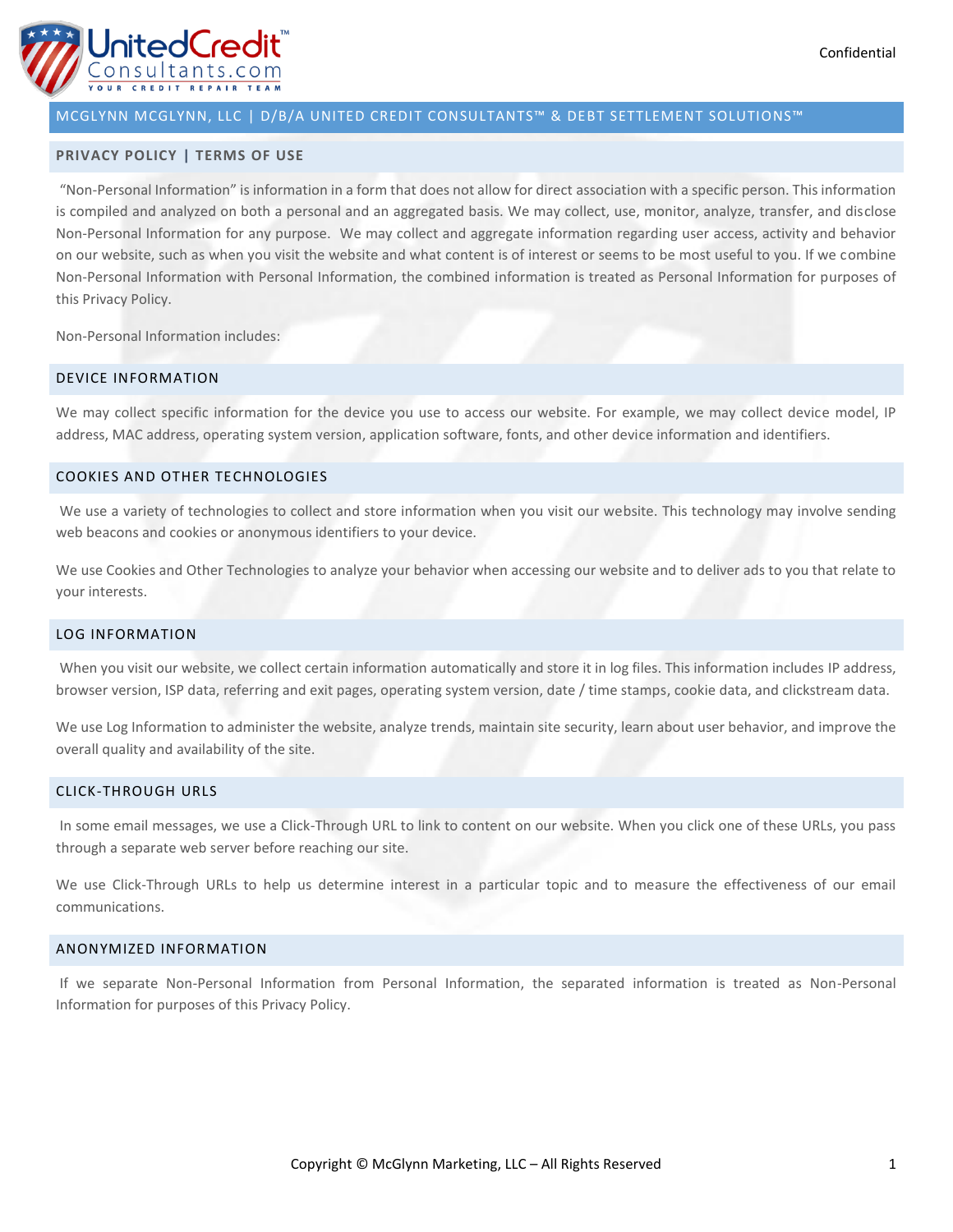# **PRIVACY POLICY | TERMS OF USE**

# **3.) HOW DO WE USE INFORMATION?**

In order to provide the types of services we provide to you we must collect certain necessary information in order to perform those services. We collect personal information to enroll you in our service and to provide our services for you. Once you have retained UCC, we use your Personal Information to attempt to correct inaccuracies, mistakes and misleading items on your credit reports.

In addition to helping us deliver our services, we use the information that we collect generally to better understand your preferences, interests and history using [this](http://buymnhealthinsurance.com/) website. With this information we may tailor our services and communicate with you regarding administrative notices, special offerings and upgrades to our services. If you provide us with your e-mail address, we may occasionally send you e-mail offers, informing you about products, services and news. If you provide us with your postal address, you may receive periodic mailings from us with information on new products and services or special announcements. These offers may be based on information you provided us and on your history using our services. You may have the choice to opt-out of receiving communications from us by specifying your request when you register, by contacting us in writing at the address below or by following an unsubscribe process included in our ongoing communications. All Personal Information provided to UCC is stored in a secure database for the sole purpose of rendering our services to you. If we are going to use your Personal Information differently from that stated at the time of collection, we will try to contact you via e-mail using the most recent information we have on file.

# **4.) WITH WHOM DO WE SHARE INFORMATION?**

UCC uses industry-standard procedures to maintain your Personal Information in strict confidence. It is, however, necessary for UCC to share some of your Personal Information with its employees and service providers in order to provide you with credit repair services. If you provide Personal Information within a registration page (which may be subject to separate contractual terms and conditions), it will be used in the operation of [this](http://buymnhealthinsurance.com/) website and to fulfill your requests for products and services by sharing certain Personal Information with, for example, credit reporting agencies. UCC works with third-party companies that help us provide our services to you. In these instances, we may need to make available and/or provide your Personal Information to these companies. UCC will at times share, transfer or convey your personal information to third parties to perform our services.

If there is a change of control in UCC's business, information contained in our databases could be sold as part of a merger or sale transaction and your Personal Information may be used by the purchaser.

Although unlikely, we may be required by law enforcement, regulatory authorities and/or judicial authorities to provide personally identifiable information to the appropriate governmental authorities. If requested as part of a legal proceeding, we will provide this information upon receipt of the appropriate documentation.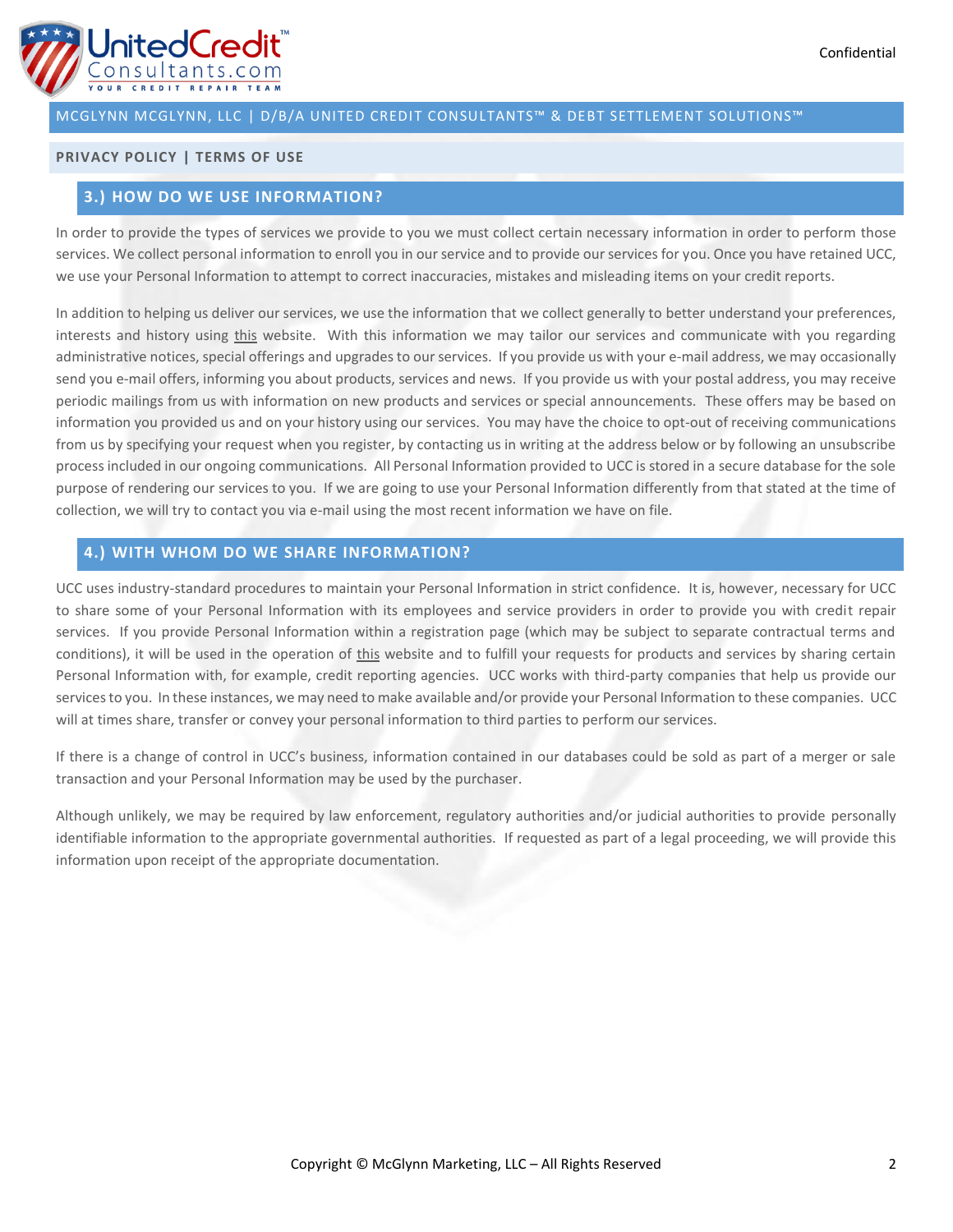

### **PRIVACY POLICY | TERMS OF USE**

# **5.)** THIRD-PARTY LINKS.

This website may include links to other websites that will let you leave our website. We do not own, control, operate or necessarily endorse these companies, their websites, products or services. These linked websites, along with any information you provide in accessing a linked website, are in no way subject to our Policy. Each linked website may have its own policies that could differ considerably from our policies, or the linked site may not display any privacy policy at all. In any case, even though a linked website is accessed through [this](http://buymnhealthinsurance.com/) website, we cannot be responsible for any use that a linked website may make of your information. We recommend that you take the time to read the privacy policies and user agreements of these third-party websites. You should contact the operators of linked websites if you have any questions about their use of the information they collect.

Plug-ins for social networks, such as Facebook, Twitter, LinkedIn, Yahoo, Windows and Google plus (among others), are integrated on this website.

By interacting with UCC through a social media plug-in, certain information will be transmitted to the related social network, and you permit us to have on-going access to information from your social network profile.

If you do not want the social network to collect information about you, or to share it with UCC and other third parties, please review the privacy policy of the relevant social network and/or log out of the relevant social network before you visit UCC's website.

# **6.) HOW CAN YOU ACCESS YOUR PERSONAL INFORMATION?**

You either have the ability to access and update the Personal Information that you have provided to us by logging into your account on [this](http://buymnhealthinsurance.com/) website (if applicable), and/or by sending a written request to the address included below. If you have questions or concerns about this Policy, or to deactivate your account, please contact us at the address provided below.

# **7.) RETENTION OF INFORMATION**

In order to maintain our databases, we may retain the information we collect for an indefinite period of time. We reserve the right to store information received from and about visitors to this website in secure locations of our choosing for any amount of time we deem necessary. This information becomes the property of UCC and may be used at our discretion in accordance with this Policy.

### **8.) SECURITY PROCEDURES**

We take reasonable physical, electronic, procedural and other security measures to help safeguard Personal Information from unauthorized access or disclosure. You should also take an active role in the protection of your information by keeping your password confidential, fully logging out of websites and exiting your Internet browser each time you finish a session. Other precautions you can take to safeguard yourself and keep your information confidential include:

- Always use a secure browser and change passwords often;
- Do not use the same password for different accounts;
- Use a combination of lowercase, uppercase, numbers and symbols;
- Never share your password and avoid using public computers; and
- Because email and instant messaging are not recognized as secure communications, we request that you not send private information to us by email or instant messaging services.

Notify us if you feel there has been a breach of privacy or security related to your Personal Information.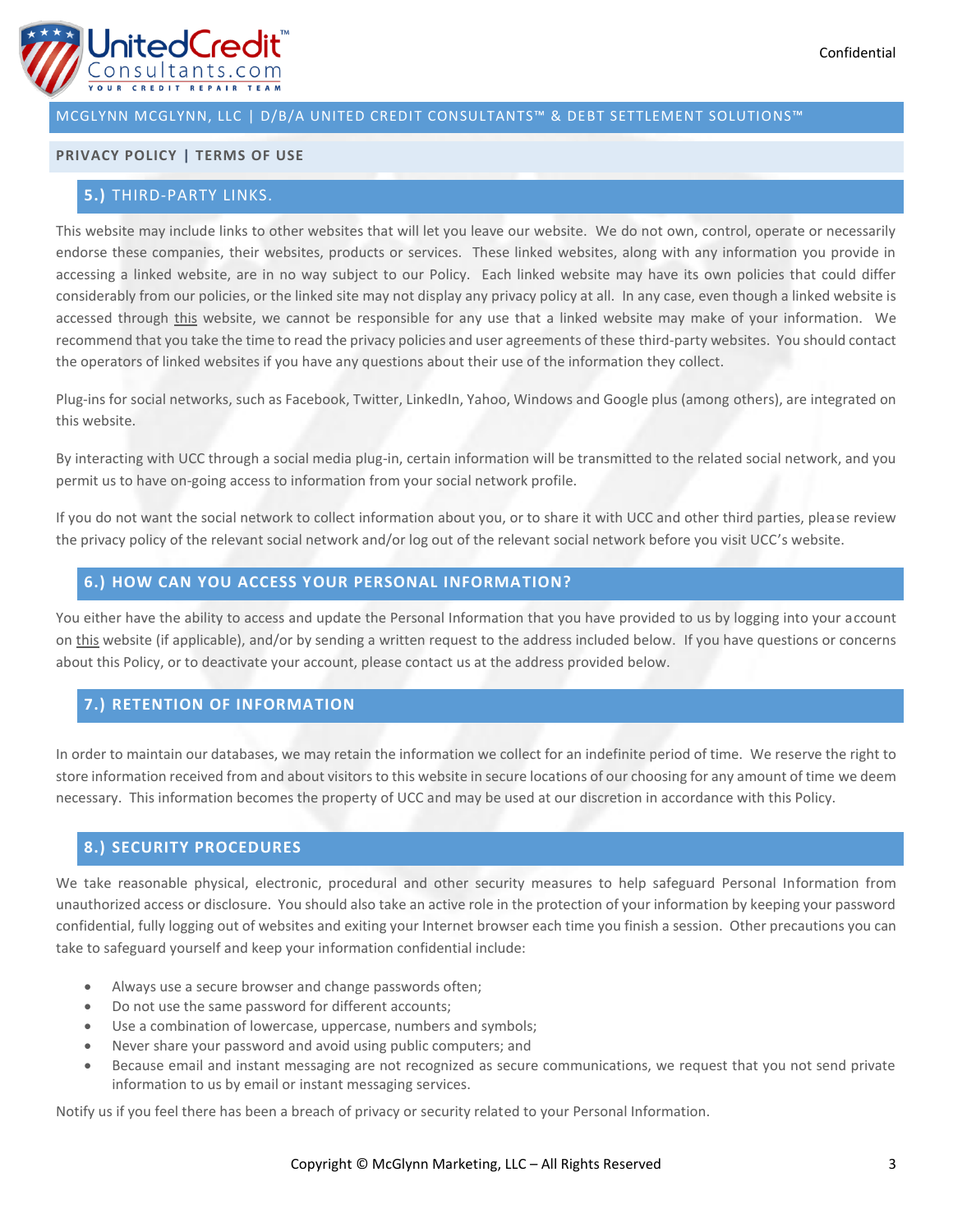

# **PRIVACY POLICY | TERMS OF USE**

# **9.) THIRD PARTY PRIVACY POLICIES**

This Privacy Policy only addresses the use and disclosure of information we collect from you. This policy does not apply to the practices of companies that UCC does not own or control or to people that UCC does not employ or manage. UCC does not control the privacy policies of third parties, and you are subject to the privacy policies of those third parties where applicable. We encourage you to ask questions before you disclose your personal information to others. For more information about each such third party, please refer to the third party's privacy policy.

If you provided your information on the website of an entity not related to UCC, and that entity shared your information with us, the privacy policy of that website governs the non-related entity's use of your information, which may be different from this policy.

# **10.) PROTECTION OF CHILDREN**

We do not knowingly request personally identifiable information from children under the age of 13 without the consent of a parent or legal guardian, and we comply with the Children's Online Privacy Protection Act ("*COPPA*"). For more information about protecting the privacy and safety of minors online, we recommend you visit the Federal Trade Commission ("*FTC*") and TRUSTe websites. We urge parents to regularly monitor and supervise their children's online activities.

# **11.) WARRANTY Disclaimer**

UCC AND ITS OWNERS, DIRECTORS, OFFICERS, AFFILIATES, EMPLOYEES, AGENTS, REPRESENTATIVES, SUPPLIERS, LICENSORS, LICENSEES AND CONTRACTORS (ALL OF THE FOREGOING, COLLECTIVELY, THE "*REPRESENTATIVES*") MAKE NO REPRESENTATIONS OR WARRANTIES WITH RESPECT TO THIS WEBSITE, ANY LEGAL ADVISE IN ANY EMAIL SENT BY ANY CURRENT OR PASY EMPLOYEE OR STAFF MEMBER ASSOCIATED WITH UCC,ITS CONTENT OR ABOUT THE SUITABILITY OF THE INFORMATION, RESOURCES, PRODUCTS AND SERVICES CONTAINED ON THIS WEBSITE FOR ANY PURPOSE. ALL SUCH ITEMS ARE PROVIDED "*AS IS*," WITHOUT WARRANTY OF ANY KIND. UCC AND ITS REPRESENTATIVES HEREBY DISCLAIM ALL WARRANTIES AND CONDITIONS, EXPRESS OR IMPLIED, INCLUDING WITHOUT LIMITATION, IMPLIED WARRANTIES AND CONDITIONS OF MERCHANTABILITY, FITNESS FOR A PARTICULAR PURPOSE, TITLE AND NON-INFRINGEMENT WITH RESPECT TO THIS WEBSITE AND ANY WEBSITE WITH WHICH IT IS LINKED. UCC ALSO MAKES NO REPRESENTATIONS OR WARRANTIES AS TO WHETHER THE INFORMATION ACCESSIBLE VIA THIS WEBSITE, OR ANY WEBSITE WITH WHICH IT IS LINKED, IS ACCURATE, COMPLETE OR CURRENT. IT IS YOUR RESPONSIBILITY TO EVALUATE THE ACCURACY AND COMPLETENESS OF ALL INFORMATION, OPINIONS AND OTHER MATERIAL ON THIS WEBSITE OR ANY WEBSITE WITH WHICH IT IS LINKED.

# **12.) Limited Liability of McGlynn Marketing, LLC**

IN NO EVENT SHALL UCC OR ITS REPRESENTATIVES BE LIABLE FOR ANY DAMAGES (INCLUDING, BUT NOT LIMITED TO, DIRECT, INDIRECT, PUNITIVE, INCIDENTAL, SPECIAL OR CONSEQUENTIAL, LOSS OF USE, LOSS OF DATA, LOSS CAUSED BY A COMPUTER OR ELECTRONIC VIRUS, LOSS OF INCOME OR PROFIT, LOSS OF OR DAMAGE TO PROPERTY), CLAIMS OF THIRD PARTIES, OR OTHER LOSSES OF ANY KIND OR CHARACTER RELATED TO THE USE OF THIS WEBSITE OR ANY WEBSITE WITH WHICH IT IS LINKED, OR FOR ANY INFORMATION, PRODUCT OR SERVICE OBTAINED THROUGH THIS WEBSITE, EVEN IF UCC OR ANY OF ITS REPRESENTATIVES HAVE BEEN ADVISED OF THE POSSIBILITY OF SUCH DAMAGES.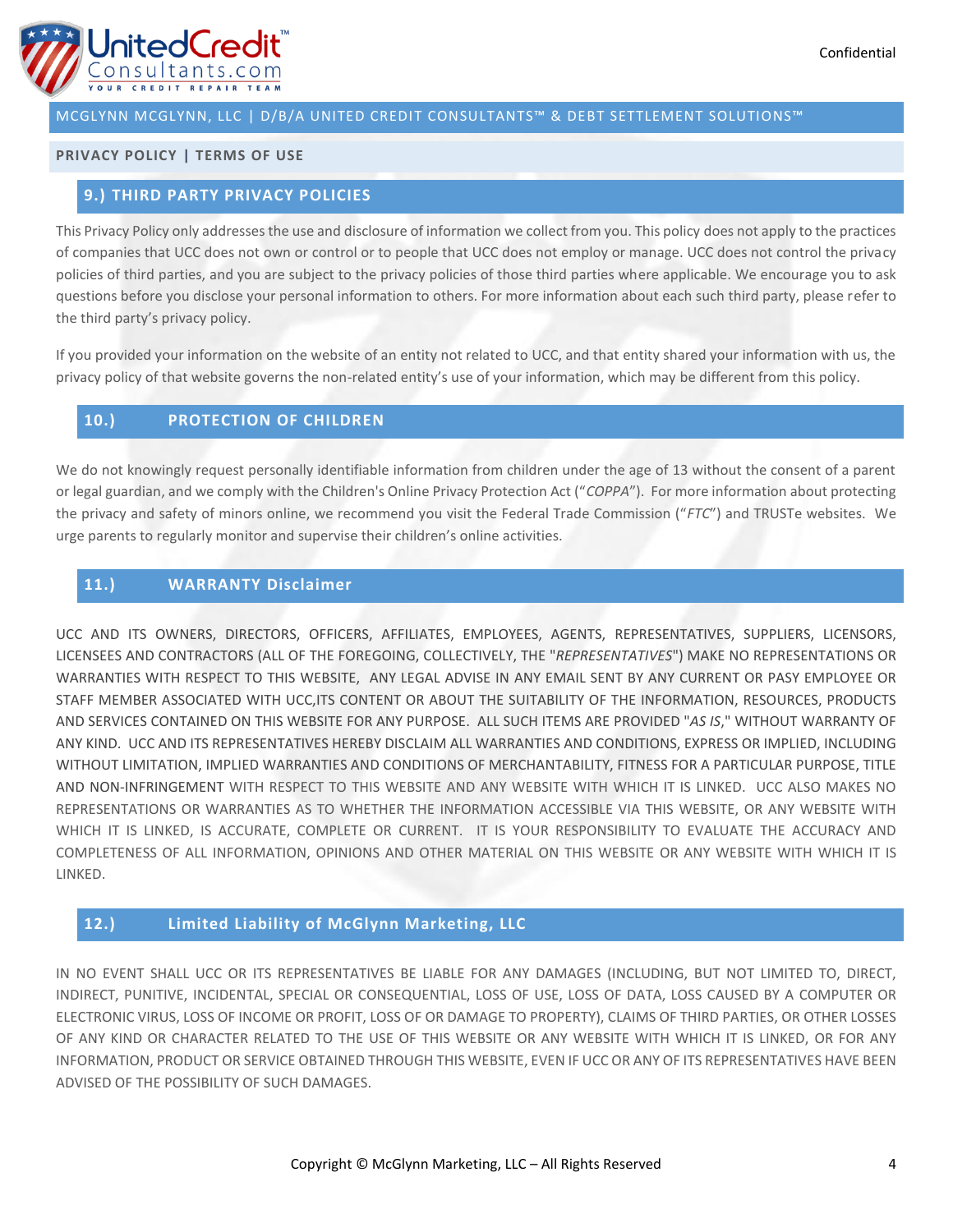

## **PRIVACY POLICY | TERMS OF USE**

# **13.) NO UNLAWFUL OR PROHIBITED USE**

You may view, download and print information from this website for your personal (non-commercial) use only, but you may not remove any trademark, copyright, or notice appearing there. All other uses are prohibited. You may not copy, alter, share, reuse, resell, license, create derivative works from or transfer materials from this website for any other reason, without prior written permission from UCC.

All links to this website must appear as hypertext, without use of UCC's logos or trademarks. You may not use a hyperlink to present materials on this website as your own. Deep-linking is strictly prohibited unless approved by UCC in writing (a deep-link is a hyperlink that bypasses a website's home page and brings a visitor directly to an interior page). You may not frame this website or any content provided by UCC (framing is an alternative form of linking that allows viewing of a linked web page within a "*frame*" of the original website). You may not use UCC's URL's (Uniform Resource Locator), trademarks, service marks, trade names, meta tags, or other materials in the meta or alt tags of any other website (such tags provide information about a website which search engines use to prioritize results), or to effect any "*matchmaking*" advertising by third parties.

You may not use this website for any unlawful or prohibited purpose. You may not use the information or content provided on this website in a way that may suggest any connection with or endorsement of any product or service, or which violates any property, privacy or other rights.

## **14.) USE OF BULLETIN BOARDS, CHAT ROOMS AND OTHER COMMUNICATION FORUMS**

Information posted in bulletin boards, blogs, chat rooms, e-mail messages and other forums may be posted, read and collected by members of the general public – please use caution in posting and/or using any such information. UCC is not responsible for messages, images, text or other materials submitted on such forums. You may only use these forums for appropriate, related content. When using a forum, you may not: (a) use language to defame, abuse, harass, stalk, threaten or violate the legal rights of others; (b) publish, post or circulate any defamatory, abusive, harmful, discourteous, infringing, obscene, pornographic, profane, indecent, malicious, threatening or unlawful material or information; (c) upload content that infringes on any copyright, trademark, patent, or other proprietary rights of others; (d) upload files that contain viruses, worms, Trojan horses, time bombs, corrupted files, or any other software or program that may damage, disable, overburden or impair the operation of another's website, computer or network; (e) falsify the origin or source of content; or (f) advertise or offer to sell any goods and services, or conduct or forward surveys, contests or other promotions without the express written consent of UCC. You grant UCC a royalty-free, perpetual, irrevocable, non-exclusive right and license to use, copy, modify, display, archive, store, distribute, reproduce and create derivative works from all content provided via this website, in any form, media, software or technology of any kind now existing or developed in the future. Without limiting the generality of the foregoing, you authorize UCC to include the content you provide in a searchable format that may be accessed by visitors of this website and other websites and search engines. You further grant UCC permission to use any information, suggestions, ideas, drawings or concepts communicated for any purpose, commercial, public or otherwise, without the need for additional compensation of any sort to you. UCC reserves the right to: (i) review at any time and to delete any content that may be deemed inappropriate or appear to be in violation of this Policy; and (ii) to block an individual entirely if such individual's use of this website is deemed inappropriate by UCC in its sole discretion.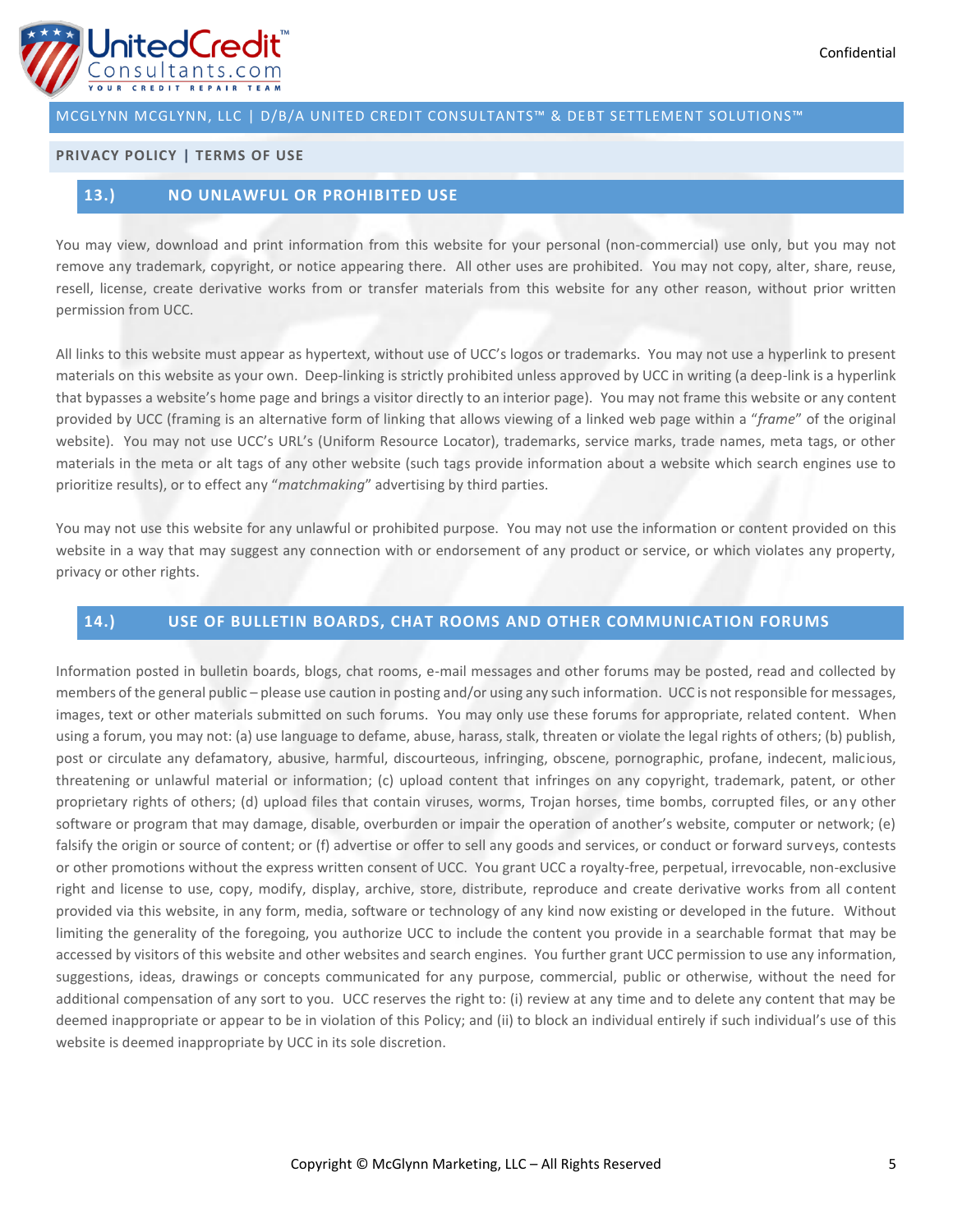

# **PRIVACY POLICY | TERMS OF USE**

# **15.) LEGAL NOTICE AND ACCEPTANCE OF POLICY; TERMS OF USE**

BY ACCESSING THIS WEBSITE, AND/ OR ANY SERVICE OFFERED UNDER UCC AND/OR ANY DIRECT/INDIRECT COMMUNICATION IN ANY KIND WITH UCC, YOU ACKNOWLEDGE THAT YOU HAVE READ THIS POLICY AND AGREE TO ALL ITS TERMS AND CONDITIONS. YOU ALSO CONSENT TO THE COLLECTION AND USE OF YOUR PERSONAL INFORMATION BY UCC. IF YOU DO NOT AGREE, PLEASE DO NOT ACCESS AND/OR USE THIS WEBSITE.

UCC's Privacy Policy applies to your use of UCC's website and all services provided by us, and its terms are made a part of these Terms of Use. By using the Site and/or engaging our services, you acknowledge you have reviewed this privacy policy and agree to its terms.

BY USING UCC'S WEBSITE AND/OR BY ENGAGING UCC'S SERVICES, AND/OR ANY DIRECT OR INDIRECT ANY COMMUNICATION VIA PHONE AND/OR EMAIL, YOU AGREE TO ARBITRATE ALL DISPUTES AND CLAIMS BETWEEN YOU AND UCC ON AN INDIVIDUAL BASIS ONLY AND NOT AS A PART OF ANY CLASS. YOU AGREE THAT YOU ARE WAIVING ALL RIGHTS TO: (A) A TRIAL BY JURY; (B) PARTICIPATE IN A CLASS ACTION LAW SUIT OR CLASS ACTION ARBITRATION; AND (C) BRING AN ACTION AGAINST UCC IN A COURT OF LAW. YOU MAY INDIVIDUALLY ARBITRATE ANY CLAIM AGAINST UCC IN ANY JURISDICTION IN THE UNITED STATES. UCC WILL REIMBURSE YOU UP TO \$300 OF YOUR ARBITRATION FILING FEE. THE RULES OF THE AMERICAN ARBITRATION ASSOCIATION THEN IN FORCE SHALL GOVERN THE ARBITRATION.

- We agree to provide you access to The Site in accordance with the Terms of Use.
- You accept that The Site & any UCC service or communication with UCC is provided on an "as is, as available" basis.

You agree to use The Site in a manner consistent with these Terms of Use and all applicable rules and regulations. You acknowledge that you have read these Terms of Use and that you accept the terms hereof. You agree to read these Terms of Use carefully before using The Site. If you do not agree to the Terms of Use, you may not access or otherwise use The Site.

The materials included in The Site are for general information purposes only and do not constitute legal advice. They are not intended to be a substitute for obtaining legal advice from legal counsel. ALL ARTICLES AND MATERIAL DISPLAYED BY US ON THE SITE ARE FOR INFORMATION ONLY, ARE NO SUBSTITUTE FOR SPECIFIC ADVICE, AND ARE IN NO MANNER TO BE CONSIDERED LEGAL ADVICE OR OTHER LICENSED PROFESSIONAL ADVICE OR A SUBSTITUTE THEREFOR. FOR SPECIFIC LEGAL ADVICE REGARDING YOUR PARTICULAR CIRCUMSTANCES, YOU MUST RETAIN LEGAL COUNSEL. UCC does not represent or endorse the accuracy or reliability of any advice, opinion, statement, or other information displayed or distributed through The Site. You acknowledge that any reliance upon any such materials, opinion, advice, statement, memorandum, or information shall be at your sole risk. UCC reserves the right, in its sole discretion, to correct any errors or omissions in any portion of The Site.

YOUR ACCESS TO AND USE OF THE SITE MAY BE TERMINATED AT ANY TIME FOR ANY REASON OR FOR NO REASON BY YOU OR BY US.

WE MAY, SUBJECT TO AND IN ACCORDANCE WITH OUR PRIVACY POLICY FOR MARKETING AND OTHER PURPOSES, COLLECT, PROCESS AND TRANSMIT CERTAIN DATA OBTAINED FROM AND ABOUT YOU IN THE COURSE OF YOUR ACCESSING THE SITE OR DURING A PHONE CONSULTATION. BY AGREEING TO THESE TERMS YOU AGREE TO SUCH DATA BEING SO USED AND FURTHER AGREE THAT IT MAY BE TRANSMITTED TO OTHERS WHETHER OR NOT WITHIN THE UNITED STATES IN ACCORDANCE WITH OUR PRIVACY POLICY AND UNDER APPLICABLE PRIVACY AND DATA PROTECTION LEGISLATION. Information on how and what type of data (if any) is held about you can be obtained by clicking the privacy-policy link within the 'Contact Us' page on website.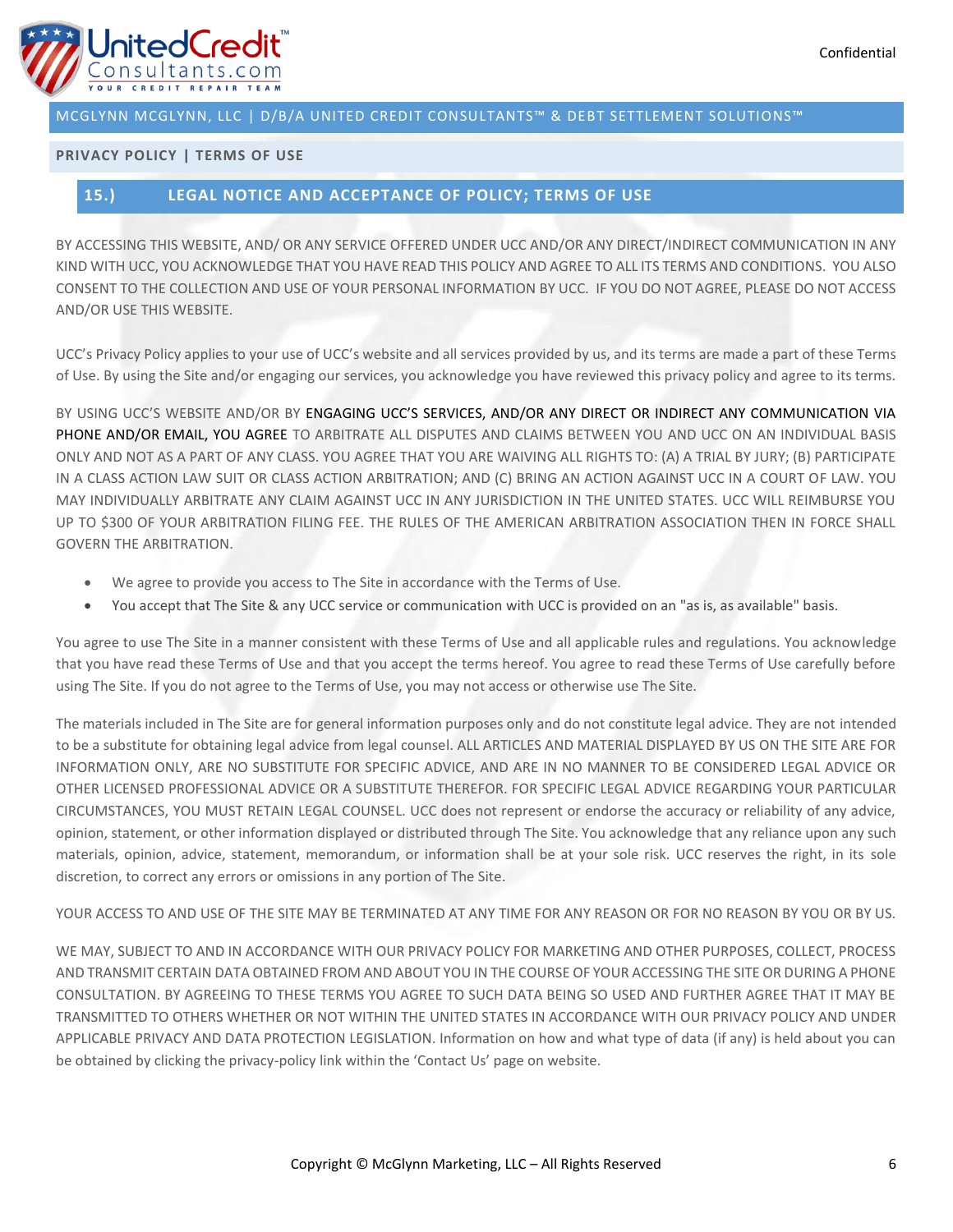

### **PRIVACY POLICY | TERMS OF USE**

The Site is protected by copyright as a collective work and/or compilation, pursuant to U.S. copyright laws, international conventions, and other copyright laws. You are authorized to download one copy of the material displayed or performed on The Site ("Content") on one computer for your personal, non-commercial use only but you may not in so doing remove or amend any trademark, copyright or other proprietary notice. All materials contained on The Site are protected by copyright and are owned or controlled by UCC or the party credited as the provider of the Content. You will abide by any and all additional copyright notices, information, or restrictions contained in any Content on The Site. Permission is given to view the material on these Web pages and save that material only for your personal reference. Copying or storing of any Content for other than personal, noncommercial use is expressly prohibited without the prior written permission from UCC or the copyright holder identified in the individual Content's copyright notice.

Subject to the above, you may not modify, copy, distribute, republish or upload any of the material on The Site in any way unless you obtain the prior written consent of UCC. No intellectual property or other rights shall be transferred to you through your use of The Site. We are not able to confirm that the materials contained on these Web pages are correct in every case. UCC reserves the right to make changes to The Site, including the availability of any feature, database, Content, Web page materials, product information and prices on The Site at any time without notice or liability. UCC may also impose limits on certain features and services or restrict your access to parts or all of The Site without notice or liability.

To the extent that any portions of The Site (such as "chat rooms" or "bulletin boards") provide users an opportunity to post and exchange information, ideas or opinions ("Postings"),BE ADVISED THAT WE DO NOT SCREEN, EDIT, OR REVIEW POSTINGS PRIOR TO THEIR APPEARANCE ON THIS WEBSITE, and Postings do not necessarily reflect our views. To the fullest extent permitted by applicable laws, we exclude all responsibility and liability for the Postings or for any losses or expenses resulting from their use and/or appearance on The Site.

You represent, warrant and covenant that: (a) you shall not upload, post or transmit to or distribute or otherwise publish through The Site any materials which (i) restrict or inhibit any other user from using and enjoying The Site, (ii) are unlawful, threatening, abusive, libelous, defamatory, obscene, vulgar, offensive, pornographic, profane, sexually explicit or indecent, (iii) constitute or encourage conduct that would constitute a criminal offense, give rise to civil liability or otherwise violate law, (iv) violate, plagiarize or infringe the rights of third parties including, without limitation, copyright, trademark, patent, rights of privacy or publicity or any other proprietary right, (v) contain a virus or other harmful component, (vi) contain any information, software or other material of a commercial nature, (vii) contain advertising of any kind, or (viii) constitute or contain false or misleading indications of origin or statements of fact; and (b) that you are at least eighteen (18) years old.

We reserve the right to monitor all Postings or other materials posted on The Site and to remove any which we consider in our absolute discretion to be: (a) offensive, (b) inappropriate, (c) criminal or (d) otherwise in breach of these Terms of Use. We do not and cannot review all materials posted to The Site by users, and we are not responsible for any such materials posted by users. However, we reserve the right at all times to disclose any information as necessary to satisfy any law, regulation or government request, or to edit, refuse to post or to remove any information or materials, in whole or in part, that in the sole discretion of UCC are objectionable or in violation of these Terms of Use.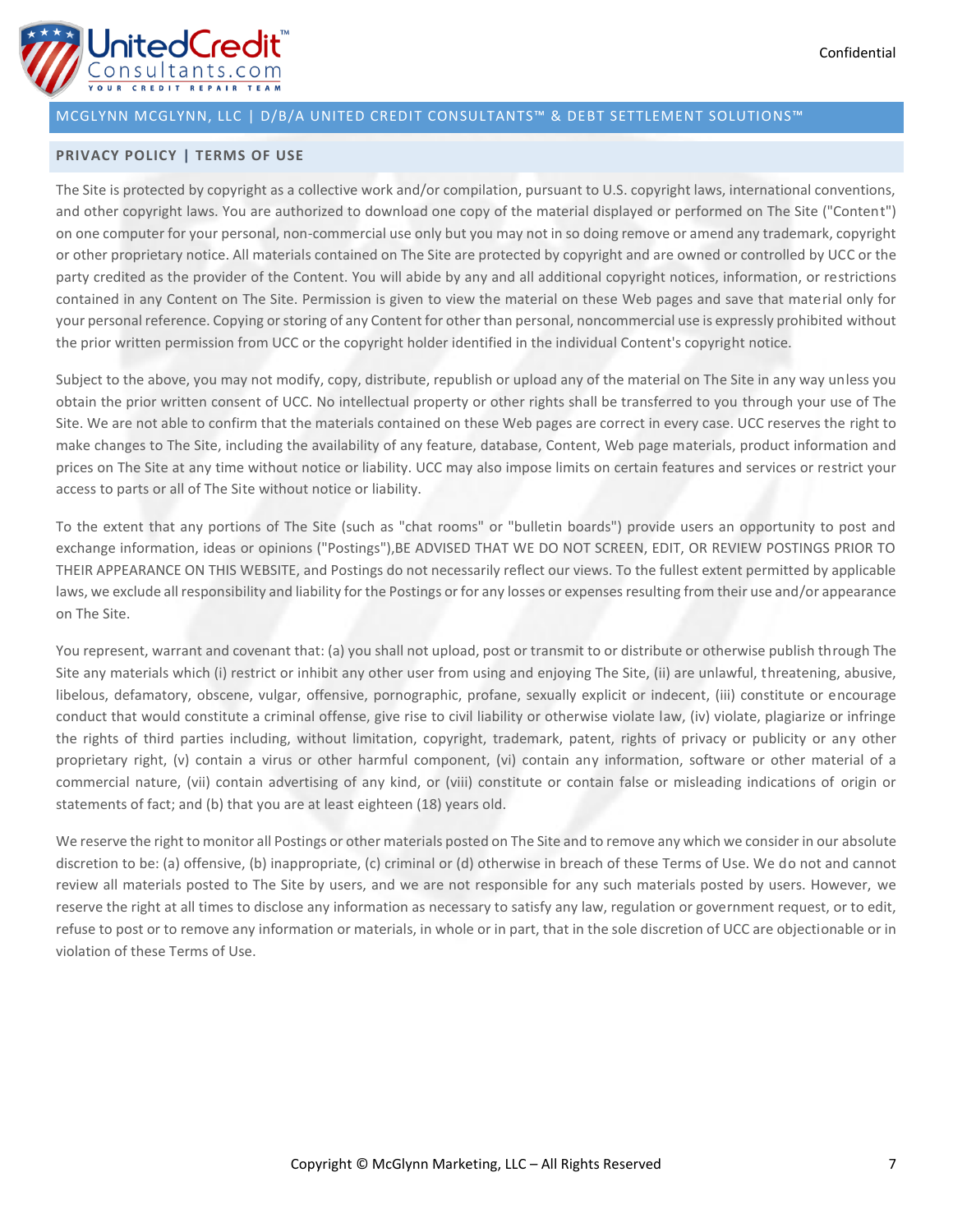

### **PRIVACY POLICY | TERMS OF USE**

You hereby represent and warrant that you have all necessary rights in and to all Postings you provide and all material they contain and that such Postings shall not infringe any proprietary or other rights of third parties. We are not responsible for and will not be liable to you or any third party for damages in connection with any Postings you provided and all material they contain. By posting messages, uploading files, inputting data or engaging in any other form of communication (individually or collectively "Communications") to The Site, you hereby grant to Creditrepair.com, subject to our privacy policy, a perpetual, worldwide, irrevocable, unrestricted, non-exclusive, royalty free license to use, copy, license, sublicense, adapt, distribute, display, publicly perform, reproduce, transmit, modify, edit and otherwise exploit such Communications, in all media now known or hereafter developed. You hereby waive all rights to any claim against UCC for any alleged or actual infringements of any proprietary rights, rights of privacy and publicity, moral rights, and rights of attribution in connection with such Communications.

You acknowledge that transmissions to and from The Site are not confidential and your Communications may be read or intercepted by others. Any unprotected e-mail communication over the Internet is subject to possible interception or loss, is not confidential and is also subject to possible alteration. We are not responsible for and will not be liable to you or any third party for damages in connection with an e-mail sent by you to us or an e-mail sent by us to you, or anyone you designate, at your request. Violators of this section who use our services for any illegal purpose including but not limited to repeated unwanted e-mails or "Spam," may be prosecuted to the full extent of the law. You acknowledge that by submitting Communications to UCC, no confidential, fiduciary, and contractually implied or other relationship is created between you and UCC other than pursuant to these Terms of Use and any subsequent written agreement entered into with UCC.

THE SITE, INCLUDING ALL CONTENT, SOFTWARE, FUNCTIONS, MATERIALS AND INFORMATION MADE AVAILABLE ON OR ACCESSED THROUGH THE SITE, IS PROVIDED "AS IS, AS AVAILABLE." TO THE FULLEST EXTENT PERMISSIBLE BY LAW, UCC AND ITS SUBSIDIARIES AND AFFILIATES MAKE NO REPRESENTATION OR WARRANTIES OF ANY KIND WHATSOEVER FOR THE CONTENT ON THE SITE OR THE MATERIALS, INFORMATION AND FUNCTIONS MADE ACCESSIBLE BY THE SOFTWARE USED ON OR ACCESSED THROUGH THE SITE, FOR ANY PRODUCTS OR SERVICES OR HYPERTEXT LINKS TO THIRD PARTIES OR FOR ANY BREACH OF SECURITY ASSOCIATED WITH THE TRANSMISSION OF SENSITIVE INFORMATION THROUGH THE SITE OR ANY LINKED SITE. FURTHER, UCC AND ITS SUBSIDIARIES AND AFFILIATES DISCLAIM ANY EXPRESS OR IMPLIED WARRANTIES, INCLUDING, WITHOUT LIMITATION, NON-INFRINGEMENT, MERCHANTABILITY OR FITNESS FOR A PARTICULAR PURPOSE. UCC DOES NOT WARRANT THAT THE FUNCTIONS CONTAINED IN THE SITE OR ANY MATERIALS OR CONTENT CONTAINED THEREIN WILL BE UNINTERRUPTED OR ERROR FREE, THAT DEFECTS WILL BE CORRECTED, OR THAT THE SITE OR THE SERVER THAT MAKES IT AVAILABLE IS FREE OF VIRUSES OR OTHER HARMFUL COMPONENTS. UCC AND ITS SUBSIDIARIES AND AFFILIATES SHALL NOT BE LIABLE FOR THE USE OF THE SITE, INCLUDING, WITHOUT LIMITATION, THE CONTENT AND ANY ERRORS CONTAINED THEREIN. FURTHER, IN NO EVENT WILL UCC BE LIABLE FOR ANY LOSS OF PROFITS, BUSINESS, USE OF DATA OR FOR INDIRECT, SPECIAL, INCIDENTAL OR CONSEQUENTIAL DAMAGES OF ANY KIND WHETHER BASED IN CONTRACT, NEGLIGENCE OR OTHER TORT. TO THE FULLEST EXTENT PERMITTED BY APPLICABLE LAWS, WE ON BEHALF OF OUR EMPLOYEES, AGENTS, SUPPLIERS, AND CONTRACTORS, DISCLAIM AND EXCLUDE LIABILITY FOR ANY LOSSES AND EXPENSES OF WHATEVER NATURE AND HOWSOEVER ARISING, INCLUDING WITHOUT LIMITATION ANY DIRECT, INDIRECT, SPECIAL, PUNITIVE, OR CONSEQUENTIAL DAMAGES, LOSS OF USE, LOSS OF DATA, LOSS CAUSED BY A VIRUS, LOSS OF INCOME OR PROFIT, LOSS OF OR DAMAGE TO PROPERTY, CLAIMS OF THIRD PARTIES, OR OTHER LOSSES OF ANY KIND OR CHARACTER, EVEN IF WE HAVE BEEN ADVISED OF THE POSSIBILITY OF SUCH DAMAGES OR LOSSES, ARISING OUT OF OR IN CONNECTION WITH THE USE OF THIS THE SITE OR ANY WEBSITE WITH WHICH IT IS LINKED. YOU ASSUME TOTAL RESPONSIBILITY FOR ESTABLISHING SUCH PROCEDURES FOR DATA BACK UP AND VIRUS CHECKING AS YOU CONSIDER NECESSARY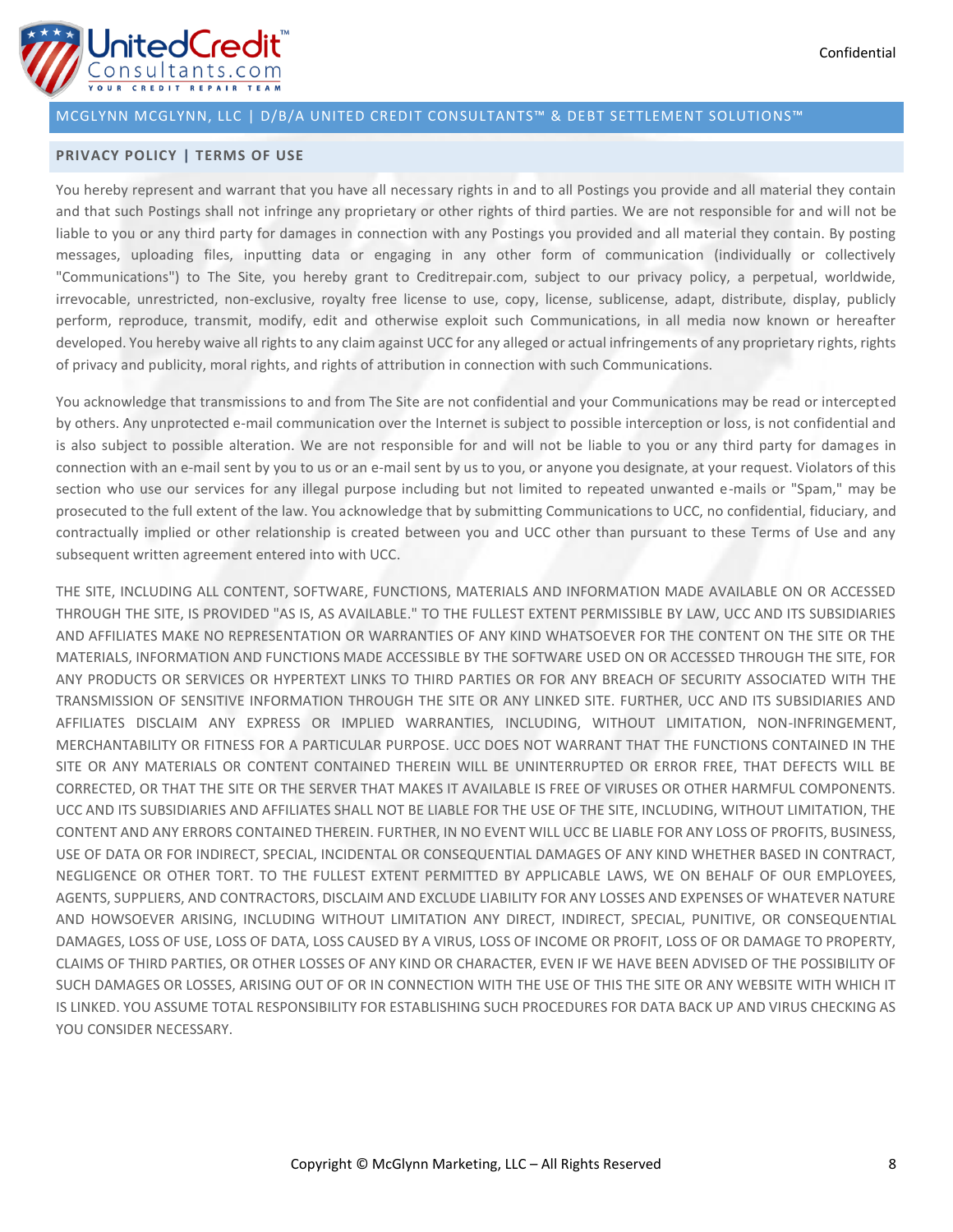

### **PRIVACY POLICY | TERMS OF USE**

You hereby agree to indemnify, defend and hold UCC, and all its officers, directors, owners, agents, employees, information providers, affiliates, licensors and licensees (collectively, the "Indemnified Parties") harmless from and against any and all liability and costs incurred by the Indemnified Parties in connection with any claim arising out of any breach by you of these Terms of Use or the foregoing representations, warranties and covenants, including, without limitation, attorneys' fees and costs. You shall cooperate as fully as reasonably required in the defense of any claim. UCC reserves the right, at its own expense, to assume the exclusive defense and control of any matter otherwise subject to indemnification by you and you shall not in any event settle any matter without the written consent of UCC.

Where we provide hypertext links from or to third party sites we do so for convenience and information purposes only. We do not review, endorse, approve or control, and are not responsible for any sites linked from or to the website, the content of those sites, the third parties named therein, or their products, resources or services. Linking to any other site is at your sole risk and we will not be responsible or liable for any damages in connection with linking, and we accept no liability nor make any endorsement or approval of the same.

These Terms of Use contain the entire understanding between us with respect of The Site and no representation, statement, inducement oral or written, not contained herein shall bind either of us. Creditrepair.com reserves the right, at its sole discretion, to change, modify, add or remove any portion of these Terms of Use, in whole or in part, at any time. Notification of changes in these Terms of Use will be posted on The Site.

You agree that the provisions and covenants set forth herein are reasonable. In the event that any provision or covenant of these Terms of Use shall be held invalid, illegal or unenforceable by a court or arbitrator of competent jurisdiction for any reason, including but not limited to the scope thereof, then such provision will be severed and replaced with a new provision that most closely reflects the original intention thereof, and the remaining provisions of these Terms of Use will remain in full force and effect for the greatest time period and for the broadest scope permitted by applicable law. Without limiting the foregoing, you agree and request that if any court or arbitrator of competent jurisdiction considers any provision or covenant of these Terms of Use to be overly broad based on the circumstances at the time enforcement is requested, that such court or arbitrator construe and enforce the provision or covenant to the fullest extent that such court or arbitrator deems reasonable.

The Site, any information provided from it and the Terms of Use are given and made in the state of Minnesota, United States of America. THIS TERMS OF USE AGREEMENT SHALL BE GOVERNED BY AND CONSTRUED IN ACCORDANCE WITH THE LAWS OF THE STATE OF MINNESOTA, WITHOUT REGARD TO CONFLICTS OF LAWS PROVISIONS. SOLE AND EXCLUSIVE JURISDICTION FOR ANY ACTION OR PROCEEDING ARISING OUT OF OR RELATED TO THIS TERMS OF USE AGREEMENT SHALL BE AN APPROPRIATE STATE OR FEDERAL COURT LOCATED IN HENNEPIN COUNTY IN THE STATE OF MINNESOTA.

Pursuant to Federal law we are providing the following separate written statement for your review and you acknowledge receipt thereof, which, pursuant to the requirements of Federal law, will also be delivered with any contract for credit report repair services entered into with UCC:

The terms and conditions of use in this Terms of Use are subject to change at any time. You should review the Terms of Use regularly for any changes.